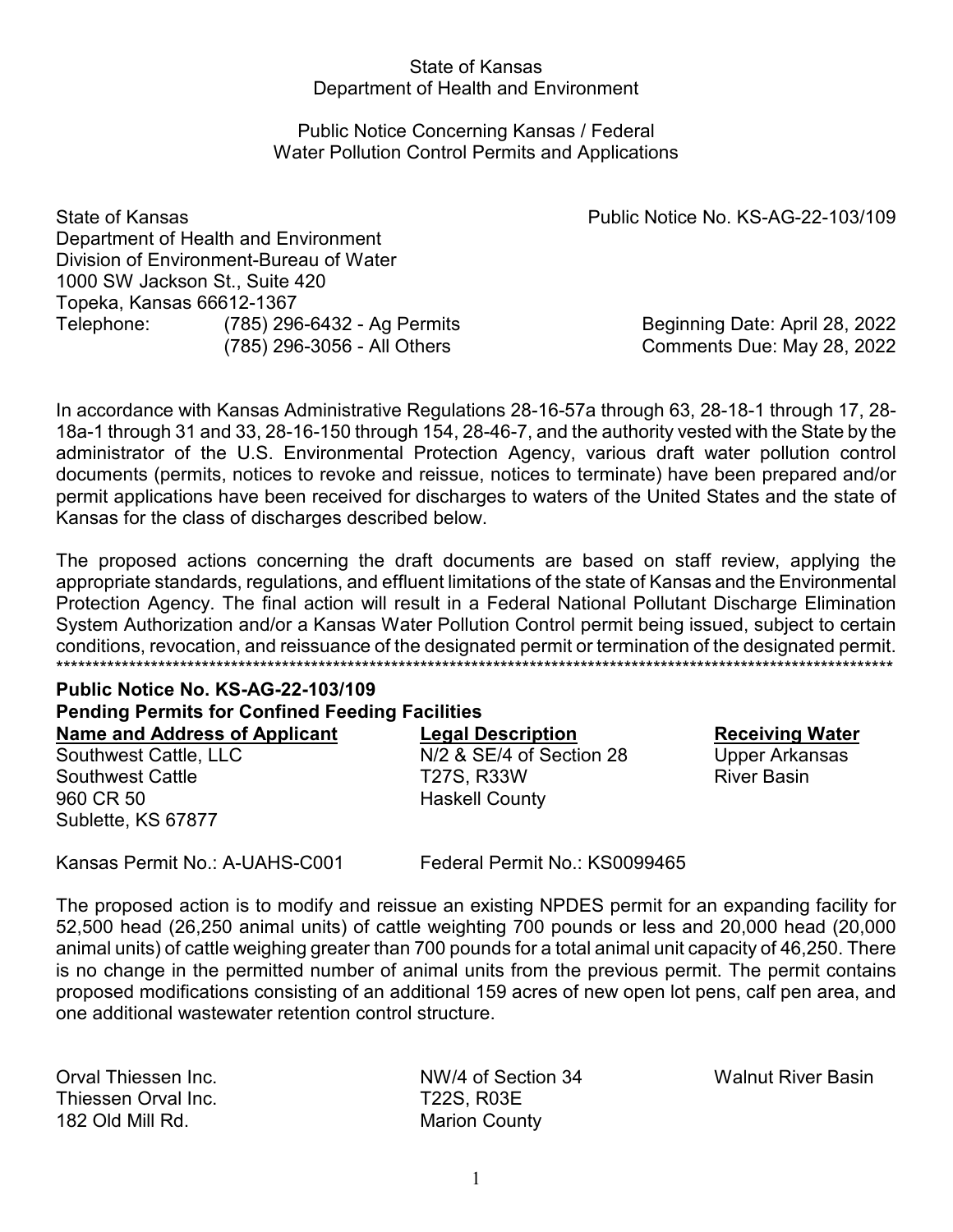Peabody, KS 66866

## Kansas Permit No.: A-WAMN-B001

The proposed action is to reissue an existing State permit for an existing facility for 400 head (400 animal units) of cattle more than 700 pounds and 410 head (205 animal units) of cattle 700 pounds or less; for a total 605 animal units of cattle. There will be no change in the operation or permitted number of animal units from the previous permit. This facility has an approved Waste Management Plan on file with KDHE.

Edwin Busenitz SE/4 of Section 31 Walnut River Basin 1376 10<sup>th</sup> St. **T22S, R03E** Peabody, KS 66866 Marion County

Kansas Permit No.: A-WAMN-S004

The proposed action is to reissue an existing State permit for an existing facility for 240 head (96 animal units) of swine weighing more than 55 pounds, 220 head (22 animal units) of swine weighing 55 pounds or less, 270 head (135 animal units) of cattle weighing less than 700 pounds, and 1 horse (2 animal units) for a total of 255 animal units. There will be no change in the operation or permitted number of animal units from the previous permit. This facility has an approved Waste Management Plan on file with KDHE.

Dale Knaus **NE/4 of Section 16** Marias des Cygnes Wayne Knaus Farm T20S, R18E River Basin 14680 NW 2000 Rd. **Anderson County** Garnett, KS 66032

Kansas Permit No.: A-MCAN-S017

The proposed action is to reissue an existing State permit for an existing facility for 1,566 head (626.4 animal units) of swine more than 55 pounds and 360 head (36 animal units) of swine 55 pounds or less; for a total of 662.4 animal units of swine. There will be no change in the operation or permitted number of animal units from the previous permit. This facility has an approved Waste Management Plan on file with KDHE.

Georg Farms LLC T03S, R15E 2490 136<sup>th</sup> Rd. Brown County Sabetha, KS 66534

Ken Georg **SE/4 of Section 30** Kansas River Basin

Kansas Permit No.: A-KSBR-B002

The proposed action is to reissue an existing State permit for an existing facility for 350 head (350 animal units) of cattle more than 700 pounds. There will be no change in the operation or permitted number of animal units from the previous permit. This facility has an approved Waste Management Plan on file with KDHE.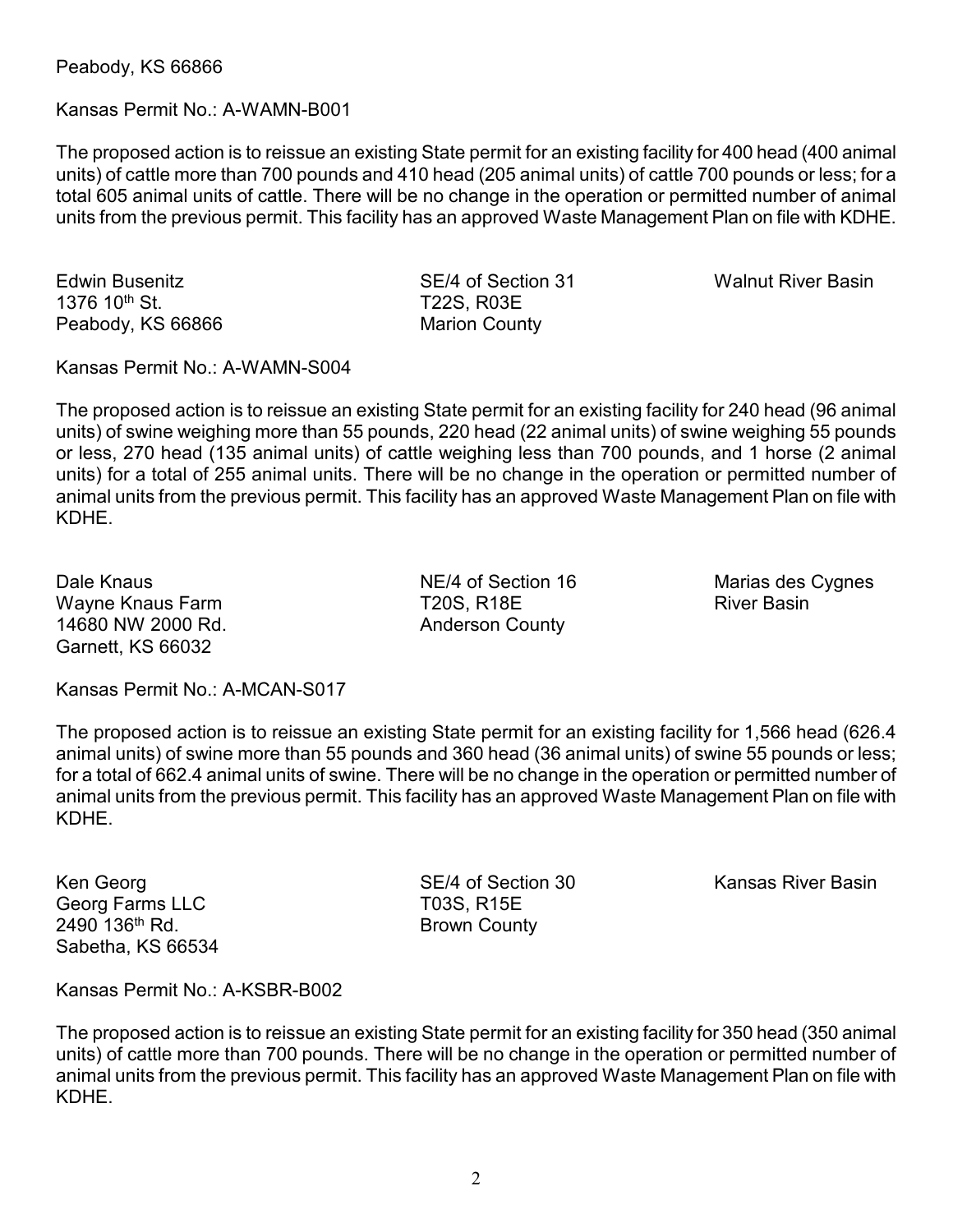Dewey Feedyard P.O. Box 269 Cimarron, KS 67835 N/2 of Section 24 **T26S, R27W Gray County** 

**Upper Arkansas River Basin** 

Kansas Permit No.: A-UAGY-C012

Federal Permit No.: KS0093483

The proposed action is to approve an update to the Nutrient Management Plan (NMP) received for this existing facility currently permitted for 5,500 head (2,750 animal units) of cattle weighing less than 700 pounds. The facility's NMP was updated to include less-limiting rate limitation changes to two fields. There are no changes to the permit or in the permitted number of animal units. Only the updated portions of the Nutrient Management Plan are subject to comment. This facility has an approved Nutrient Management Plan on file with KDHE.

| Henry Creek Farms Inc.         | SW/4 of Section 06   | <b>Walnut River Basin</b> |
|--------------------------------|----------------------|---------------------------|
| 10636 NW 110 <sup>th</sup> St. | <b>T24S, R04E</b>    |                           |
| Whitewater, KS 67154           | <b>Butler County</b> |                           |
| . .                            |                      |                           |

Kansas Permit No.: A-WABU-H001

Federal Permit No.: KS0089451

An update to the Nutrient Management Plan (NMP) was received for this existing facility currently permitted for 3,602 head (1,440.8 animal units) of swine weighing more than 55 pounds and 2,430 head (243 animal units) of swine weighing 55 pounds or less and 500 head (250 animal units) of cattle weighing 700 pounds or less; for a total of 1933.8 animal units. The facility's NMP was updated to include less-limiting rate limitation changes to two fields. There are no changes to the permit or in the permitted number of animal units. Only the updated portions of the Nutrient Management Plan are subject to comment. This facility has an approved Nutrient Management Plan on file with KDHE.

Persons wishing to comment on or object to the draft documents and/or permit applications must submit their comments in writing to the Kansas Department of Health and Environment (KDHE) if they wish to have the comments or objections considered in the decision-making process. All written comments regarding the draft documents, application or registration notices received on or before May 28, 2022 will be considered in the formulation of the final determination regarding this public notice. Please refer to the appropriate Kansas document number (KS-AG-22-103/109) and name of the applicant/permittee when preparing comments.

All comments received will be responded to at the time the Secretary of Health and Environment issues a determination regarding final agency action on each draft document/application. If response to any draft document/application indicates significant public interest, a public hearing may be held in conformance with K.A.R. 28-16-61 (28-46-21 for UIC). A request for public hearing must be submitted in writing and shall state the nature of the issues proposed to be raised during the hearing.

Comments or objections for agricultural related draft documents, permit applications, registrations or actions should be submitted to the attention of Paige Drury, Livestock Waste Management Section at the KDHE, Bureau of Environmental Field Services (BEFS), 1000 SW Jackson, Suite 430, Topeka, KS 66612. Comments or objections for all other proposed permits or actions should be sent to Michael Beezhold at the KDHE, Bureau of Water, 1000 SW Jackson St., Suite 420, Topeka, KS 66612.

All draft documents/applications and the supporting information including any comments received are on